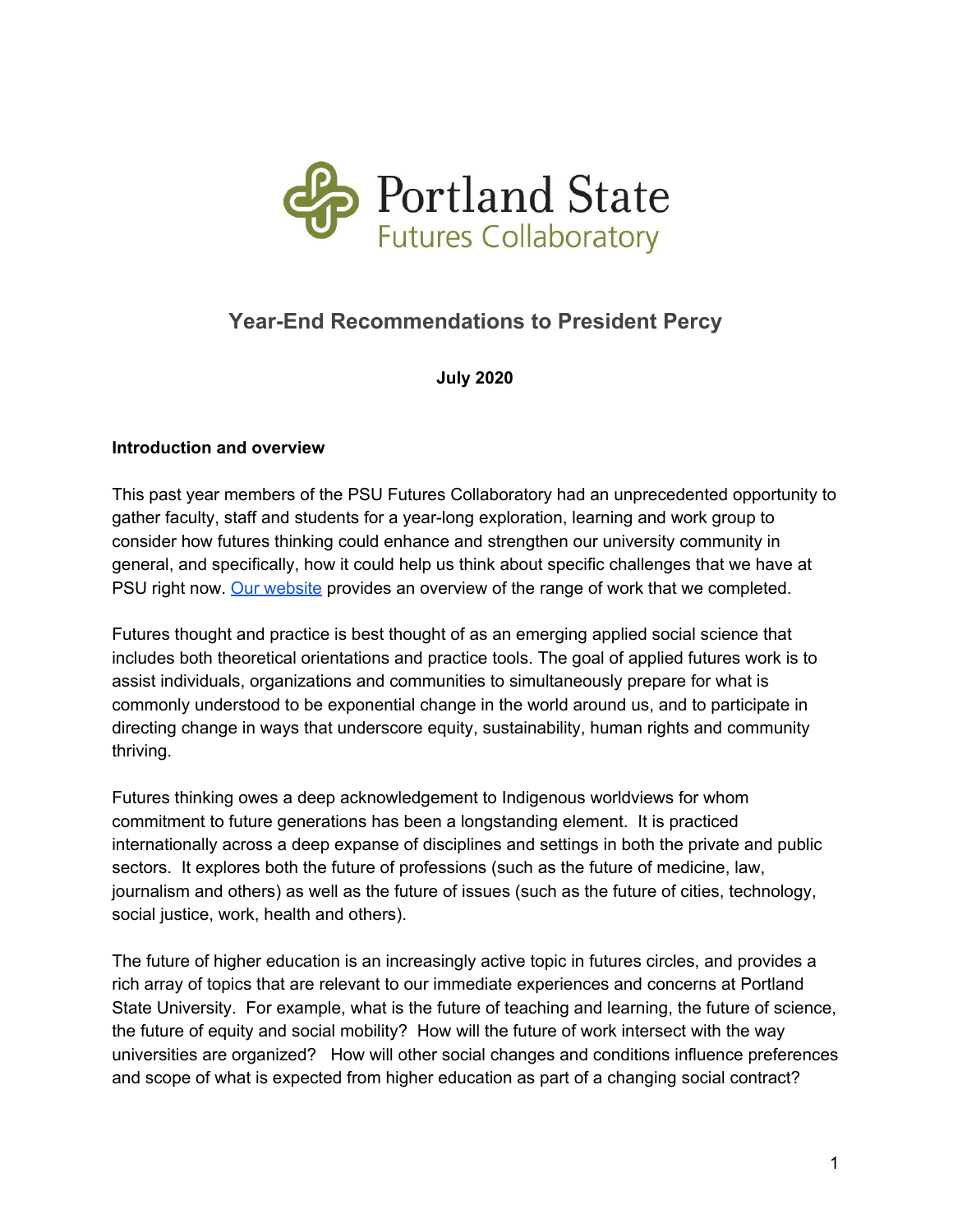We have learned a great deal about all of these items, along with a range of other futures topics this year. We have taken on projects, forged relationships, studied other universities, and consulted not only with PSU peers but were invited into spaces in other organizations to share our growing expertise on futures issues as well. We have had fun and we have worked hard together. We believe that building a shared capacity with futures thinking is one of the most central and important things PSU can do to be ready for the future. We have amassed a shared list of other folks who would like to get involved next year, which is a good sign!

Our other accomplishments included:

- 10 futures learning and working [sessions.](https://sites.google.com/pdx.edu/futurescollaboratory/meetings)
- 3 end of year webinars summarizing our work and [underscoring](https://sites.google.com/pdx.edu/futurescollaboratory/events) the importance of an equity lens in futures work via the work of Dr. Ruha [Benjamin.](https://sites.google.com/pdx.edu/futurescollaboratory/events)
- Delivery of these end of year recommendations.
- Completion of 15 consults on futures ideas/matters and 10 presentations/trainings (beyond the collaboratory) on futures thinking by Laura Nissen throughout the university and in the community this academic year, as well as 2 presentations by Melissa Appleyard.

Our final activity of the year was to produce a list of "future facing" recommendations to President Percy for ongoing consideration and focus based on what we have learned and discussed. The question we centrally focused on was "what does PSU need to do or be to be 'ready' for the future?"

#### **Our recommendations**

Our PSU Futures recommendations fall into five categories: 1) Mission, 2) Structures, 3) Equity lens, 4) Our pedagogy (teaching, learning and advising) practices and 5) Community. An overarching idea that influences each of these recommendations has to do with the interconnected ideas of **purpose** and **process**. In many respects, the need for PSU to continue to revise and expand its idea of "who we are" (purpose) and "how we will accomplish our work" (process) becomes central to all other recommendations.

Often we take the ideas of who we are and how we work for granted or think of them as a static "truth." In fact, as the world continues to change —and this will likely accelerate — the answers to "what is an urban university?" and "how will urban universities fulfill their evolving missions?" will continue to morph and change.

Will universities of the future look like or behave as they do now? Often, we have observed that disagreements or inconsistencies in peoples' ideas about these things lead to breakdowns of community, productive conflict, and/or trust. Being future ready means to decrease these breakdowns of communication and trust, and boost active co-construction of the futures we want together via inclusion, creation of vibrant and open spaces of dialogue and equitable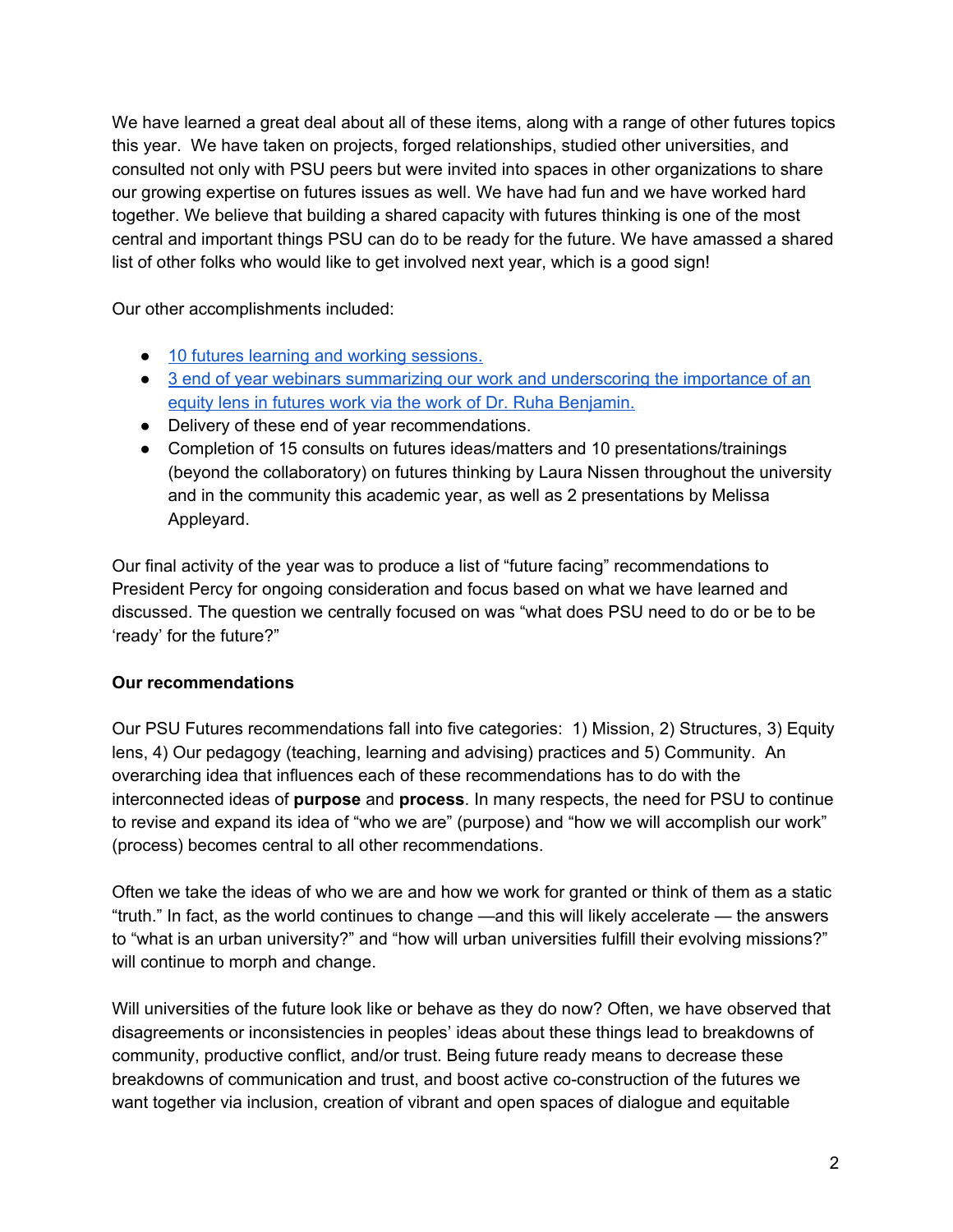processes. We have spent a lot of time this year considering these questions and how PSU might best position itself to succeed in the coming years.

Higher education, as a sector, is in a profound state of change, and more so now than in the fall when we began our work. PSU will have many opportunities to respond to the challenges of our times, but will likely need to do so in new, experimental and creative ways.

Continuing to invest in spaces where we acknowledge that the changing ecosystem around us will influence us and give us multiple opportunities to co-create new futures is a key element of our work. We believe the PSU Futures Collaboratory has been such a space this year, and that the need for that kind of space will continue as we move ahead.

### **1 — Our mission**

- Cultivate our identity in changing times and reconcile the many things we try to be and the roles we try to play in our region, particularly emphasizing our role as the urban university in the state.
- Plan and strategize for agility. There is a need for PSU to plan, but only if done so with a high degree of input and a high degree of agility and mission alignment to be ready for the unexpected, as recent history has demonstrated. We believe continued disruptions will continue.
- Claim more explicitly our role as a regional engine of social mobility.
- Dedicate ourselves to a consistent exploration of the future of knowledge, science, inquiry, and related work, equity and well-being in a changing world. Assess how transitions in meaning and method equate to the need for PSU to evolve to meet or co-create responses to these aspects of modern life. Make these elements an explicit, authentic and well-coordinated part of our identity at PSU. Explicitly utilize futures curriculum to prepare students for success as a core element of our educational mission. We believe that irrespective of the type of degree program, future readiness will continue to be a guiding and increasing measure of relevance for higher education in the years to come.
- Develop a deeper, campus-wide understanding of what makes PSU uniquely capable of meeting and co-creating the future in our region.

# **2 — Our structures**

- Identify and eliminate logiams to innovation. Value experiments, celebrate and amplify new things that are being tried and that are working. Embrace rapid-prototyping of new ideas even if at first it seems our systems cannot accommodate them. Highlight and replicate areas that are working well, especially those that serve marginalized communities.
- Streamline processes and eliminate bureaucracy in both administrative and educational spaces.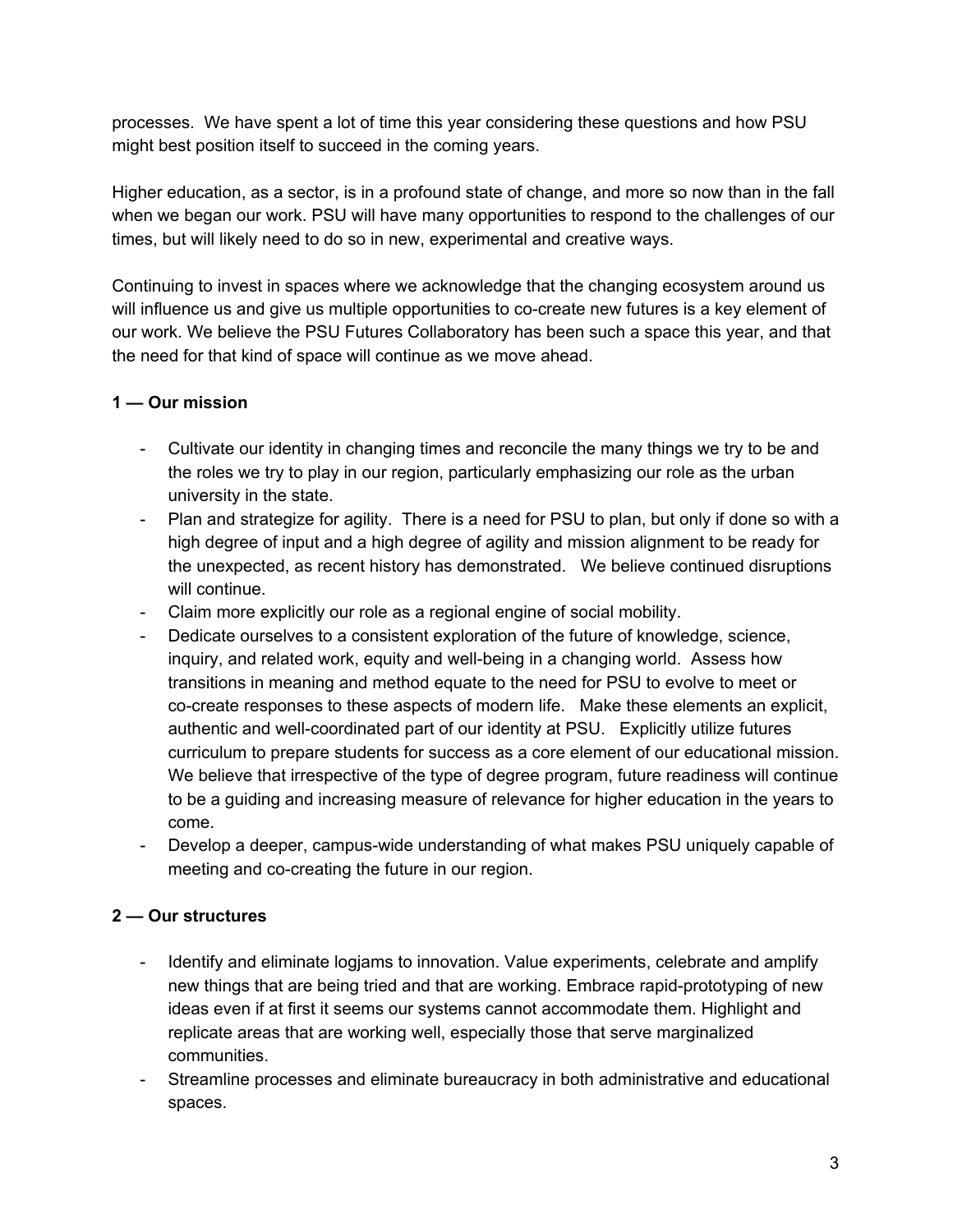- Commit to technological upgrades that permit the university to be as efficient and effective as possible.
- Create new pathways for collaboration across disciplines, sectors and even with other institutions of higher learning, both within and outside of PSU.
- Offer more spaces for rapid-cycle testing of new ideas and learning from them more quickly.
- Explore and experiment with new degree types and structures.
- Create more spaces where we are "learning together," not just working and producing. It is clear we are doing and learning many things throughout PSU, but we need to update, revise and revision our methods of sharing and disseminating this learning across our structures and systems.
- Think beyond traditional policing regarding what safety and well-being mean on our campus. Invest in new and emerging forms of community-building and responsiveness to the needs of our urban campus community. (This explicitly relates to the current call to disarm PSU, but also speaks to the need to redeploy resources to issues of student mental health, housing, and other 'student success' ingredients). Involve larger campus community in defining and creating a safe and peaceful community.
- Experiment with ways to reduce education costs to students.

### **3 — Our equity lens**

- Identify, reconcile, and address inequity and equity issues at PSU through creative, expansive, and potentially disruptive approaches that move beyond compliance. (Use HECC Racial Justice in Higher Education [Framework](https://mailchi.mp/hecc/equity-framework?e=235ad6acb2) & [Issue](https://mail.google.com/mail/u/0/?tab=cm#search/osvaldo.avila%40hecc.oregon.gov/FMfcgxwGCkngQNXkKVTvHdqgBJwVlTFB?projector=1&messagePartId=0.1) Brief as guideposts.)
- Acknowledge that Oregon's racist history reverberates throughout institutions in ways that impede equity at PSU. Be more explicitly anti-racist in our responses to be fully ready for a pluralistic future. Link futures thinking to our equity work.
- Incorporate more attention to disability literacy and full implementation of Universal Design as a key component of equity work.
- Explore and adopt new tools and methods for building success among underserved identity groups at PSU using futures thinking to create more inclusive spaces. Use new tools and frameworks emerging from design justice thinking to accomplish more in this space.
- Reckon courageously with the losses that we have experienced of both students, faculty and staff of color at PSU in the last 20 years, and recognize patterns that threaten current and future equity if not interrupted and redesigned.
- Recruit faculty and staff of color and provide ongoing support to retain and support them. Invite them squarely into spaces to co-create the future of Portland State University.
- Resource and deploy a mentorship and coaching program for faculty, staff and students of color to support retention.
- Expand services for students of color, specifically in those units that provide direct service provision and advocacy for Black identified students.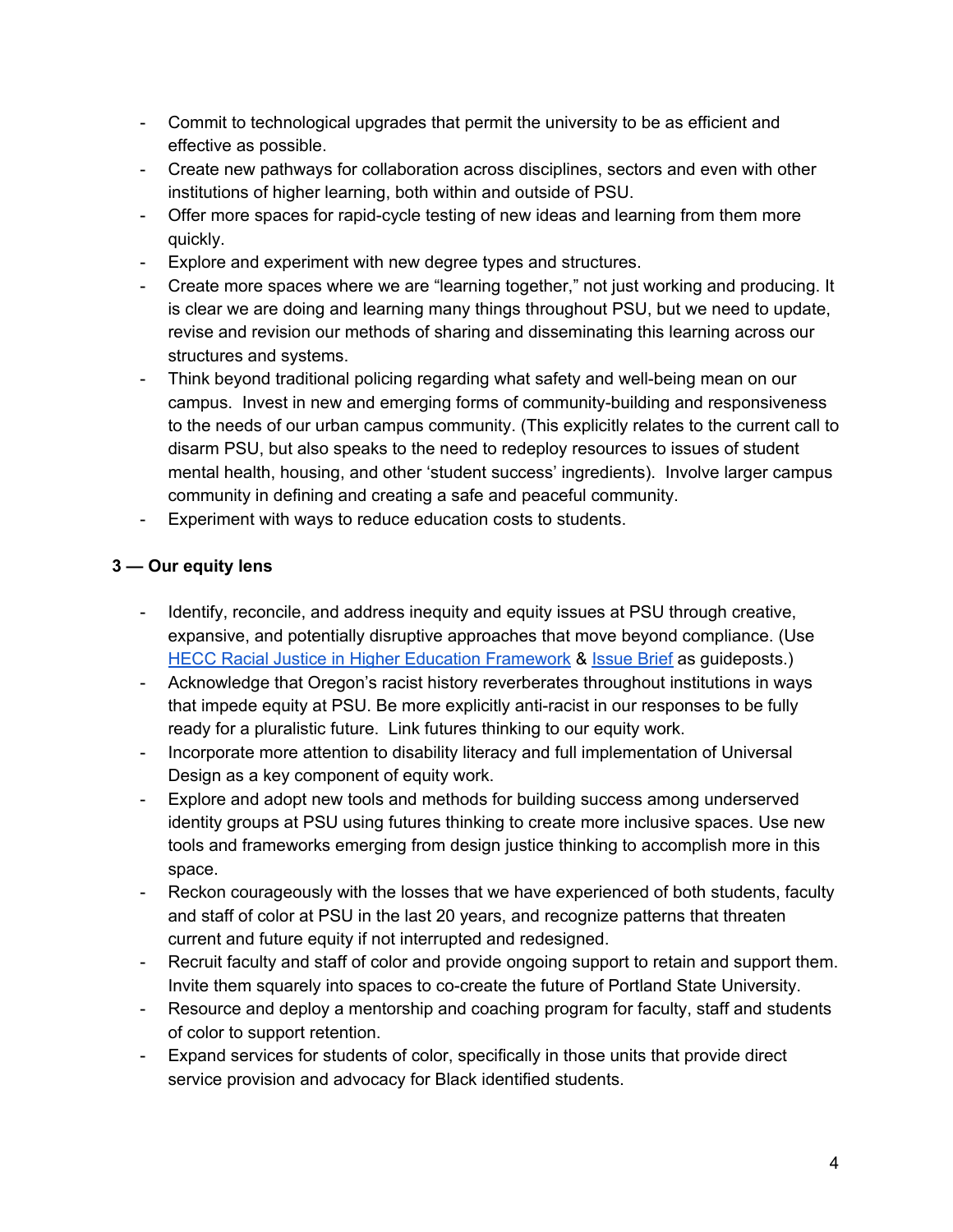- Explore "the future of equity work" in a central way. Dedicate space to monitoring both new approaches, opportunities and threats to an equitable university community.

### **4 — Our pedagogy (teaching, learning and advising) practices**

- Create spaces to re-imagine fundamentally what it means to "learn" in the future. Include ongoing shared explorations and sensemaking of recent experiences with COVID-19 that adjusted our work as educators. Unbundle and reconfigure the educational methods that have been traditional and familiar.
- Deeply commit to listening to and learning from student experiences, preferences, and success metrics as a fundamental part of what it means to be an effective educator. Include institutional commitments to shift creatively based on this input.
- Experiment with new forms of advising and mentoring including but not limited to an increased use of technology, social media, and community partner linkages —to increase student success.

### **5 — Our community**

- Participate in future-building with our community partners. Bring community partners to campus in structured ways to share what they are doing. Venture out to share our discoveries and work with them.
- Explore "the future of community" in an increasingly electronically linked world. Determine how evolutions in this space may enhance or threaten to assist PSU in contributing meaningfully to the world around us.
- Build more explicit community understanding and investment in PSU as a central and valuable community resource for positive futures in the urban environment and our region at large.

# **Next steps**

As a working collaborative here on campus with an initial one year charge, we plan to proceed in five specific ways:

1) We'd like to continue to meet as the futures collaboratory next year, evolve our structures and goals and increase our "organizational foresightfulness" by welcoming more members to our collaborative membership. We currently have a waiting list of people who have indicated a desire to be involved next year. We would like to continue to invite guest futurists to speak with us as an interdisciplinary and multi-sector group across campus, and engage in/complete a variety of "futures projects" that relate to campus needs. The experience of welcoming and interacting with futurists from a variety of disciplines is powerful, fertile and inspiring. It disrupts and expands our thinking and helps us do the necessary work of considering things outside of our Portland and academic "bubbles." We'd like to invite more of this into our campus community and